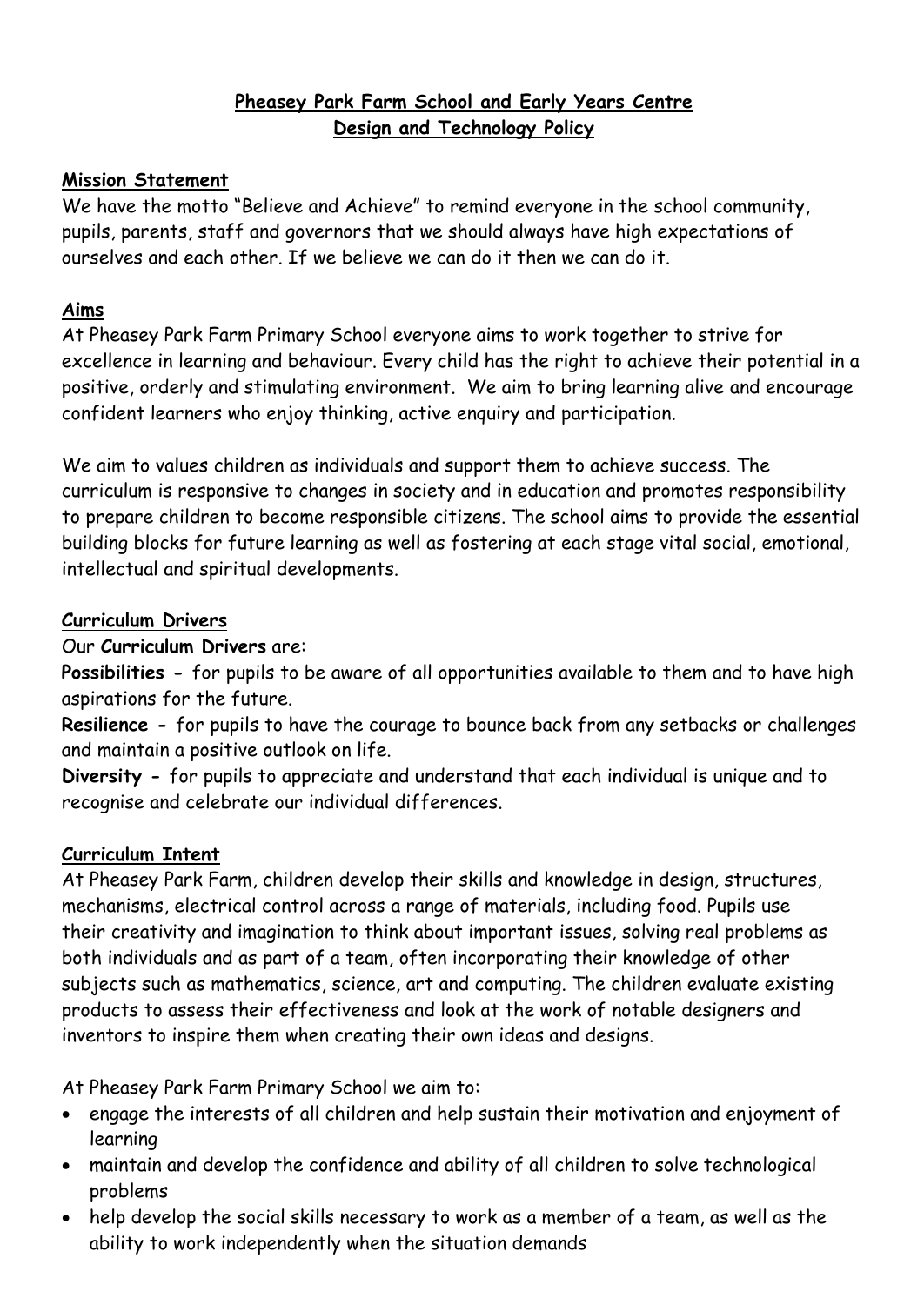- develop skills by focusing on the three key elements of Materials, Mechanisms and Safety by incorporating
	- 1. focused practical tasks
	- 2. product evaluation and investigation
	- 3. processes of designing and making
- stimulate curiosity, imagination and creativity
- promote the ability to communicate ideas and information through a variety of media
- develop an appreciation of the importance of equality
- develop the ability to identify safety hazards and risks and take appropriate action
- provide the opportunity to design for, and consider the needs of, other people.

### **Curriculum Implementation**

The primary curriculum states that Design and Technology is an inspiring, rigorous and practical subject. Children should be provided with opportunities to design and make products that solve real and relevant problems within a variety of contexts, considering their own and others' needs, wants and values. They should learn how to take risks, becoming resourceful, innovative, enterprising and capable citizens. Through the evaluation of past and present Design and Technology, children should develop a critical understanding of its impact on daily life and the wider world. It also states that high-quality Design and Technology education makes and essential contribution to the creativity, culture, wealth and well-being of the nation.

The key skills for Design and Technology have been planned to ensure progression between year groups across the school. Design and Technology lessons are taught together within a topic which ensures the children remain focused on their project relating to the topic they are learning about.

# Early Years Foundation Stage

In the Early Years Foundation Stage (Nursery and Reception), Design and Technology is taught through the area of learning known as 'Expressive Arts and Design', in which children are supported to explore and play with a wide range of media and materials. They are also provided with opportunities and encouragement to share their thoughts, ideas and feelings through a variety of activities, including Design and Technology.

# Key Stages 1 and 2

In Key Stage 1 and Key Stage 2, through a variety of creative and practical activities, pupils are taught the knowledge, understanding and skills needed to engage in an iterative process of designing and making. They carry out projects which can be used in in a range of relevant contexts (for example, the home and school, gardens and playgrounds, the local community, industry and the wider environment).

# Key Stage 1

Through a variety of creative and practical activities, pupils should be taught the knowledge, understanding and skills needed to engage in an iterative process of designing and making. They should work in a range of relevant contexts (for example, the home and school, gardens and playgrounds, the local community, industry and the wider environment).

When designing and making, pupils should be taught to: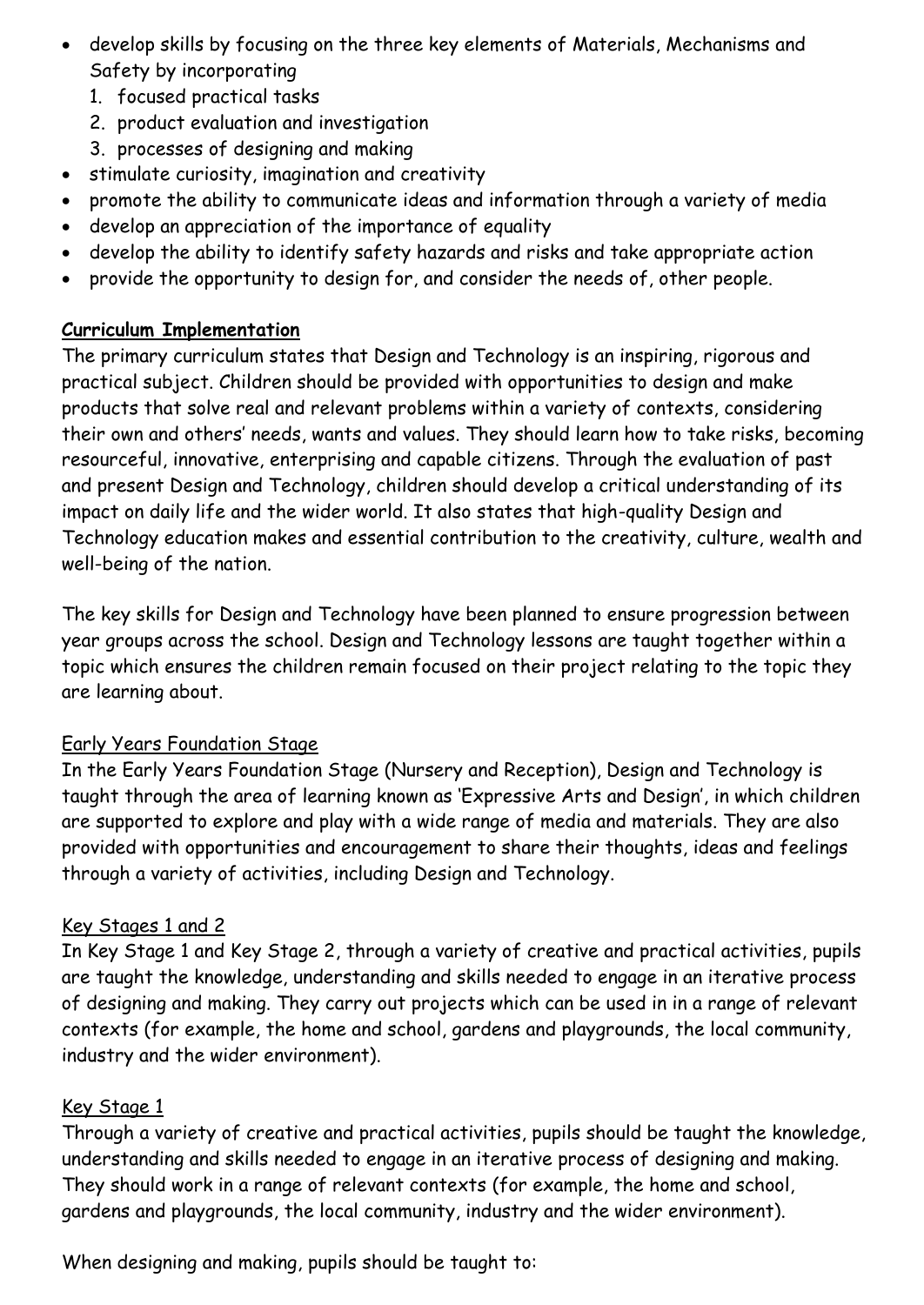Design:

- design purposeful, functional, appealing products for themselves and other users based on design criteria
- generate, develop, model and communicate their ideas through talking, drawing, templates, mock-ups and, where appropriate, information and communication technology

### Make:

- select from and use a range of tools and equipment to perform practical tasks (for example, cutting, shaping, joining and finishing)
- select from and use a wide range of materials and components, including construction materials, textiles and ingredients, according to their characteristics

### Evaluate:

- explore and evaluate a range of existing products
- evaluate their ideas and products against design criteria

Technical Knowledge:

- build structures, exploring how they can be made stronger, stiffer and more stable
- explore and use mechanisms [for example, levers, sliders, wheels and axles], in their products.

# Key Stage 2

Through a variety of creative and practical activities, pupils should be taught the knowledge, understanding and skills needed to engage in an iterative process of designing and making. They should work in a range of relevant contexts (for example, the home, school, leisure, culture, enterprise, industry and the wider environment).

When designing and making, pupils should be taught to:

Design:

- use research and develop design criteria to inform the design of innovative, functional, appealing products that are fit for purpose, aimed at particular individuals or groups
- generate, develop, model and communicate their ideas through discussion, annotated sketches, cross-sectional and exploded diagrams, prototypes, pattern pieces and computer-aided design

# Make:

- select from and use a wider range of tools and equipment to perform practical tasks (for example, cutting, shaping, joining and finishing), accurately
- select from and use a wider range of materials and components, including construction materials, textiles and ingredients, according to their functional properties and aesthetic qualities

# Evaluate:

- investigate and analyse a range of existing products
- evaluate their ideas and products against their own design criteria and consider the views of others to improve their work
- understand how key events and individuals in design and technology have helped shape the world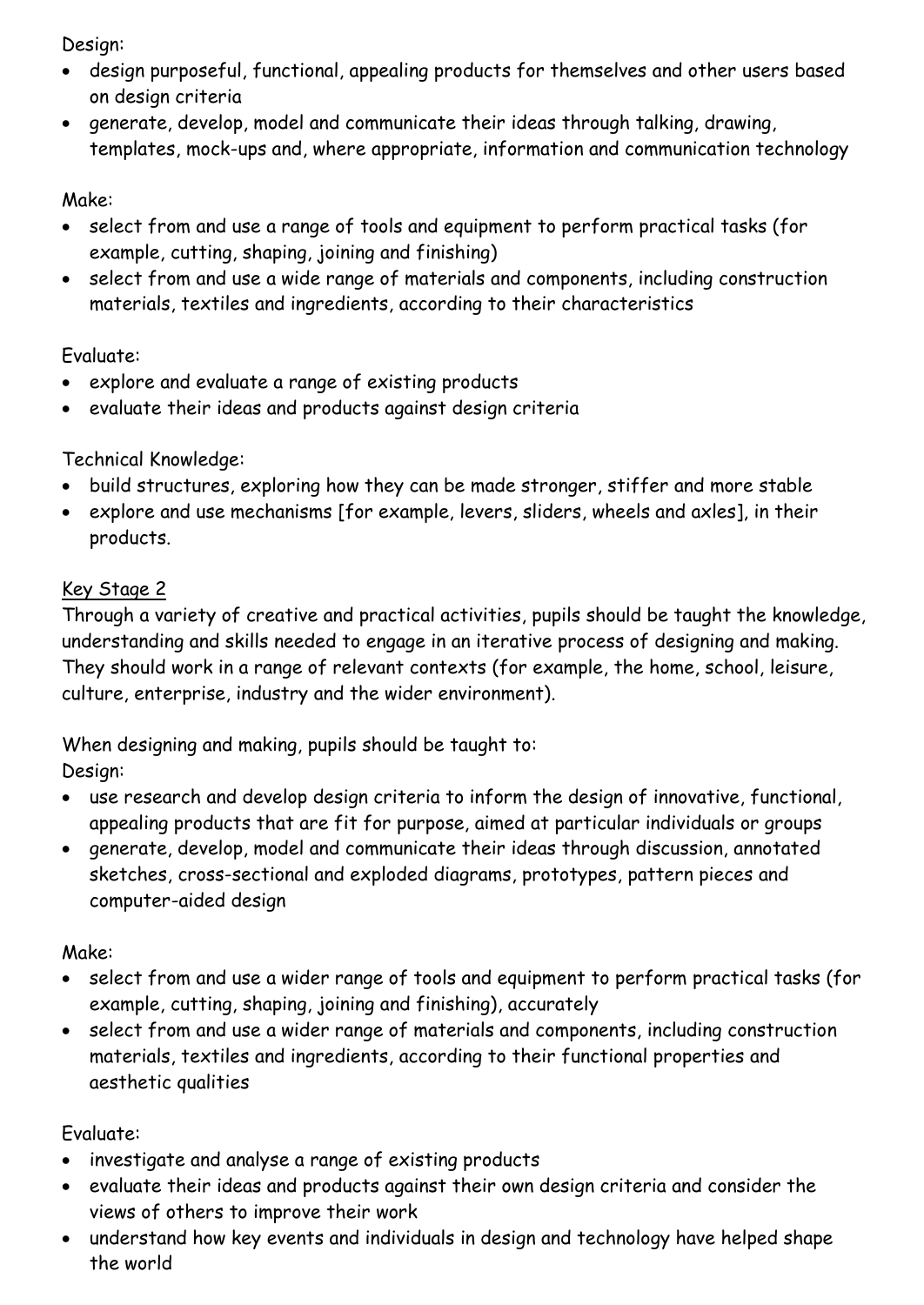Technical Knowledge:

- apply their understanding of how to strengthen, stiffen and reinforce more complex structures
- understand and use mechanical systems in their products (for example, gears, pulleys, cams, levers and linkages)
- understand and use electrical systems in their products (for example, series circuits incorporating switches, bulbs, buzzers and motors)
- apply their understanding of computing to program, monitor and control their products.

### Cooking and Nutrition

As part of their work with food, pupils should be taught how to cook and apply the principles of nutrition and healthy eating. Instilling a love of cooking in pupils will also open a door to one of the great expressions of human creativity. Learning how to cook is a crucial life skill that enables pupils to feed themselves and others affordably and well, now and in later life.

In Key Stage 1, pupils should be taught to:

- use the basic principles of a healthy and varied diet to prepare dishes
- understand where food comes from.

In Key Stage 2, pupils should be taught to:

- understand and apply the principles of a healthy and varied diet
- prepare and cook a variety of predominantly savoury dishes using a range of cooking techniques
- understand seasonality and know where and how a variety of ingredients are grown, reared, caught and processed.

### **Curriculum Grid**

Please see Appendix 1 for the Design and Technology Curriculum Grid for the projects each year group undertake for the current academic year.

### **Organisation and Planning**

Design and Technology is a foundation subject in the National Curriculum. We carry out curriculum planning in Design and Technology in three phases: long-term, medium-term and short-term. The long-term plans map out the topics covered by each year group. The medium-term plans provide details of the tasks undertaken in each topic for each term and identify the learning objectives and outcomes for each unit. Class teachers plan for individual Design and Technology sessions as part of short-term lesson planning. The shortterm plan lists the specific learning objectives for each lesson and details how the lessons are to be taught. The class teacher keeps these individual plans with the class teacher and subject leader discussing them on an informal basis in order to provide feedback. Subject leaders renew these plans, ensuring there is full coverage of the National Curriculum in a logical progression of knowledge and skills. Please see Appendix 2 for Design and Technology Progression of Skills document.

### **Teaching and Learning**

The children will undertake Design and Technology projects during some of our topics, but not necessarily as a weekly lesson. Sometimes a whole day or two days are devoted to Design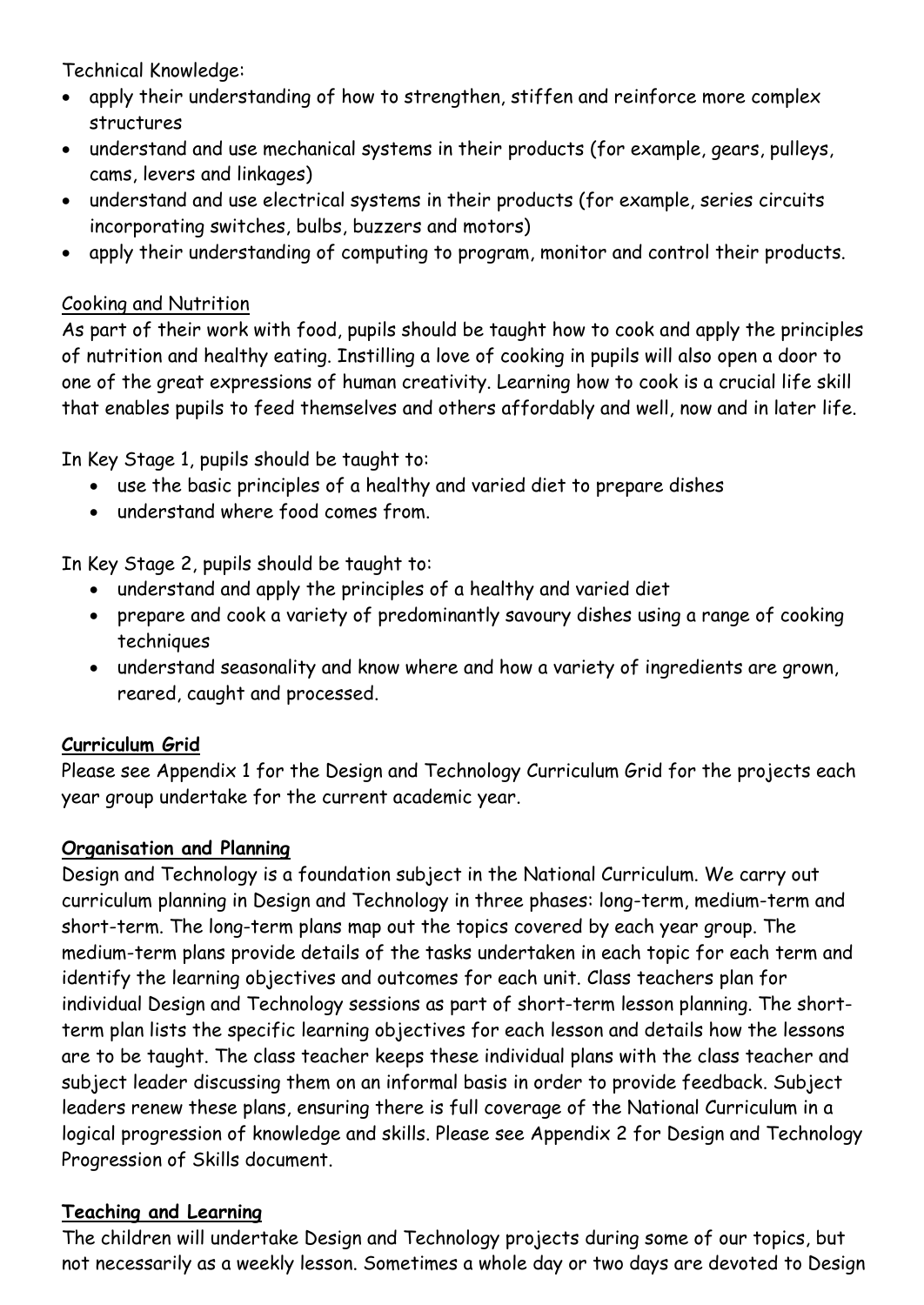and Technology as part of a cross-curricular topic, known as Curriculum Theme Days. Design and Technology lessons involve a combination of whole class, group and individual teaching. The learning opportunities can be divided into three main areas:

- 1. Investigative, disassembly and evaluative activities (IDEAs): These activities provide opportunities for the children to explore existing products and to gain skills, knowledge and understanding which can be applied in a design and make assignment.
- 2. Focused practical tasks (FPTs): Focused practical tasks provide opportunities to learn and practice particular skills and knowledge.
- 3. Design and make assignments (DMAs): A design and make assignment provides an opportunity for the children to combine their skills, knowledge and understanding to develop products that meet a perceived need e.g. A box for their pizza. In general, DMAs in Key Stage 1 will tend to be shorter in duration and, as children move towards the end of Key Stage 2, their designing and making will become more complex and therefore more time consuming.)

### **Health and Safety**

When leading and undertaking Design and Technology lessons, it is essential that the class teacher ensures that the following points are followed:

- children should be given suitable instruction on the operation of all equipment before being allowed to work with it.
- children should be strictly supervised in their use of equipment at all times.
- children should be taught to respect the equipment they are using and to keep it stored safely while not in use.
- children should be taught to recognise and consider hazards and risks and to take action to control these risks, having followed simple instructions.

# **Food Hygiene**

When leading and undertaking Design and Technology lessons which involve food, it is essential that the following points are followed:

- pupils and staff will take care to undertake appropriate hand washing and other hygiene related activities prior to preparing food.
- staff will check for any allergies pupils may have prior to handling food.
- pupils and staff working with food must wear aprons designated for cooking.
- all jewellery should be removed and hair tied back.

# **Craft Knives**

Craft knives should only be used by an adult/teacher in the Early Years Foundation Stage and Key Stage 1. Key Stage 2 children may use cutting equipment under close supervision. Staff members should ensure that a cutting mat is used and safety goggles are worn if necessary.

### **Sawing**

Bench hooks and clamps must be used when sawing any material. Safety goggles must be worn and any loose items of clothing or hair must be tucked in.

### **Resources**

Resources, both consumable and non-consumable are located either with each appropriate year group, the Design and Technology cupboard or with the Design and Technology subject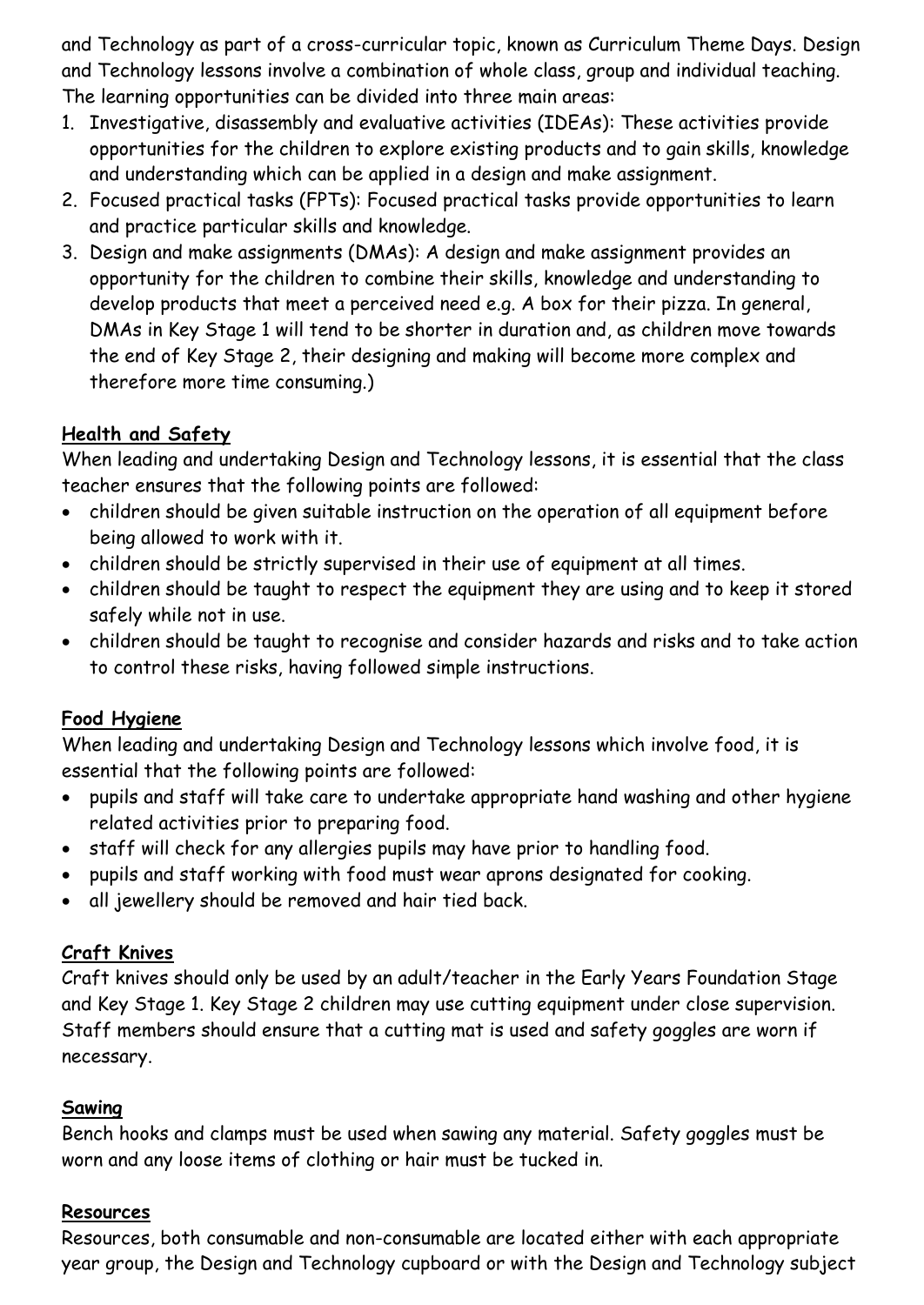leader. It is the responsibility of each class teacher to ensure they have the resources required for each task undertaken (filling out a requisition form for any materials/equipment that needs purchasing prior to undertaking the topic). If any resources become broken during use, the Design and Technology leader needs to be informed as soon as possible.

### **Assessment**

Assessments in Design and Technology are based on teacher observations and are made continuously during Design and Technology projects. In Key Stage 1 and Key Stage 2, children are required to evaluate their own work and describe what they might change if they were to revisit the activity.

### **Inclusion**

It is important that the Design and Technology curriculum is modified to include all pupils. In order to do this, class teachers have to:

- set suitable learning challenges
- respond to pupils' diverse needs
- overcome potential barriers to learning and assessment for particular individuals and groups of pupils.

By following these principles, it will allow the class teacher to modify the curriculum to remove barriers so all pupils meet the same objective.

### **Special Educational Needs and Disability (SEND)**

The whole school policy in regard to Special Educational Needs and Disability applies to the teaching and learning of Design and Technology. In all classes there are children of differing ability. In recognising this fact, we provide suitable learning opportunities for all children by matching the challenge of the task to the ability of the child by:

- setting common tasks that are open ended and can have a variety of results
- setting tasks of increasing difficulty where not all children complete all tasks
- grouping children by ability and setting different tasks for each group
- providing a range of challenges through provision of different resources.

# **Academically More Able and Talented (AMAT)**

To challenge academically more able children, they will be encouraged to follow lines of thought independently as well as being provided with open-ended questions and tasks.

### **Cross Curricular Links**

Design and Technology has many links with other subjects through the chosen topics. Children acquire a broad range of subject knowledge and draw on the disciplines of ICT, English, Mathematics, Science, Art and Design, PSHE and Citizenship, Geography and Music.

# **Roles and Responsibilities**

The Headteacher will:

 support and encourage staff, praising good practice and supporting staff development, in-service training (particularly for the Design and Technology Leader) and resources.